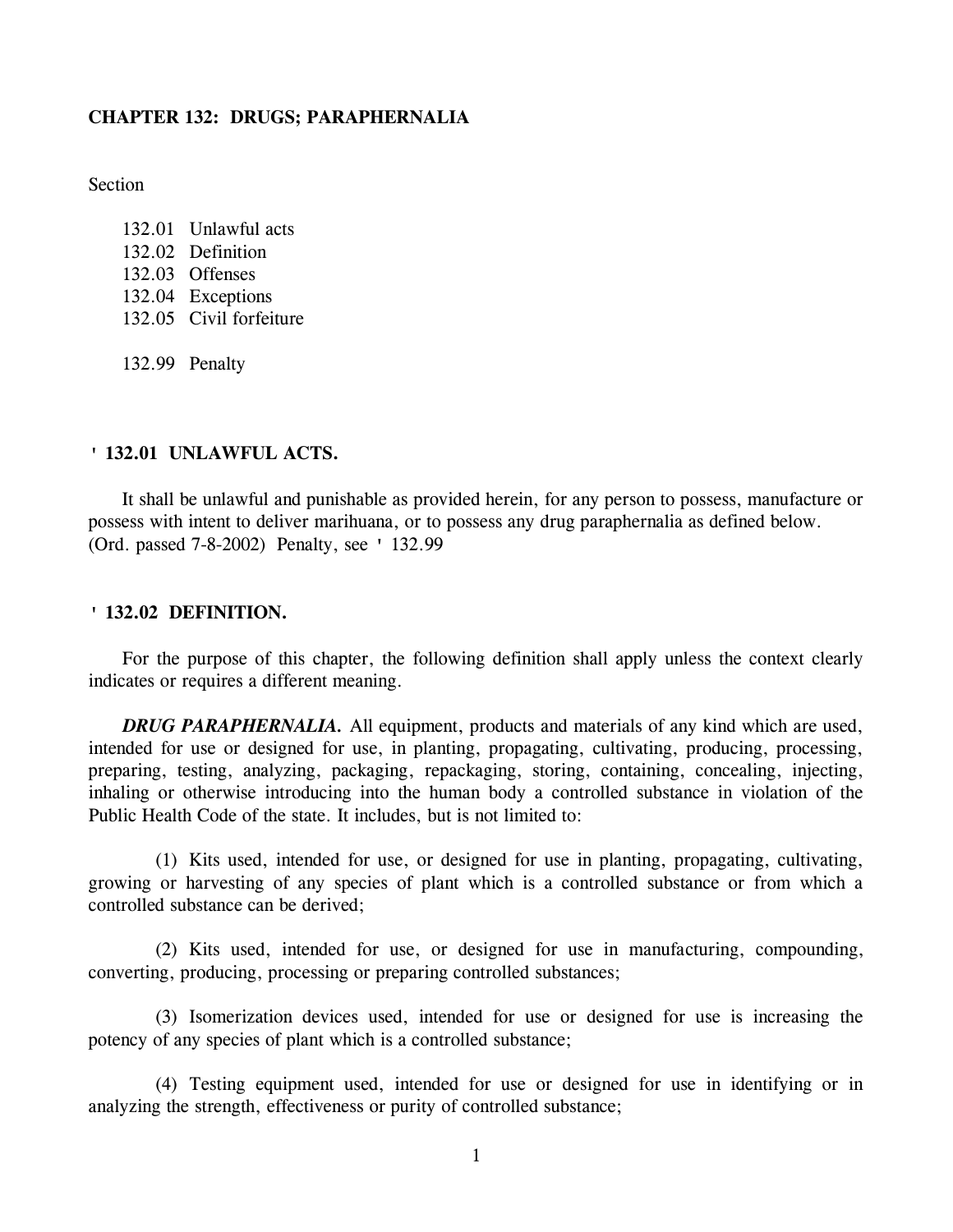(5) Scales and balances used, intended for use or designed for use in weighing or measuring controlled substances;

(6) Dilutents and adulterants, such as quinine hydrochloride, mannitol, mannite, dextrose and lactose used, intended for use, or designed for use in cutting controlled substances;

(7) Separation gin and sifter used, intended for use or designed for use in removing twigs and seeds from or in otherwise cleaning or refining, marijuana;

(8) Ellenders, bowls, containers, spoons and mixing devices used, intended for use, or designed for use in compounding controlled substances;

(9) Capsules, balloons, envelopes and other containers used, intended for use or designed for use in packaging small quantities of controlled substances;

(10) Containers and other objects used, intended for use or designed for use in storing or concealing controlled substances;

(11) Hypodermic syringes, needles and other objects used, intended for use or designed for use in parenterally injecting controlled substances into the human body;

(12) Metal, wooden, acrylic, glass, stone, plastic or ceramic pipes with or without screens, permanent screens, hashish heads or punctured metal bowls;

(13) Water pipes;

(14) Carburetion tubes and devices;

(15) Smoking and carburetion masks;

(16) Roach clips: meaning objects used to hold burning materials such as a marijuana cigarette, that has become too small or too short to be held in the hand;

(17) Miniature cocaine spoons and cocaine vials;

(18) Chamber pipes;

(19) Carburetor pipes;

(20) Electric pipes;

(21) Air-driven pipes;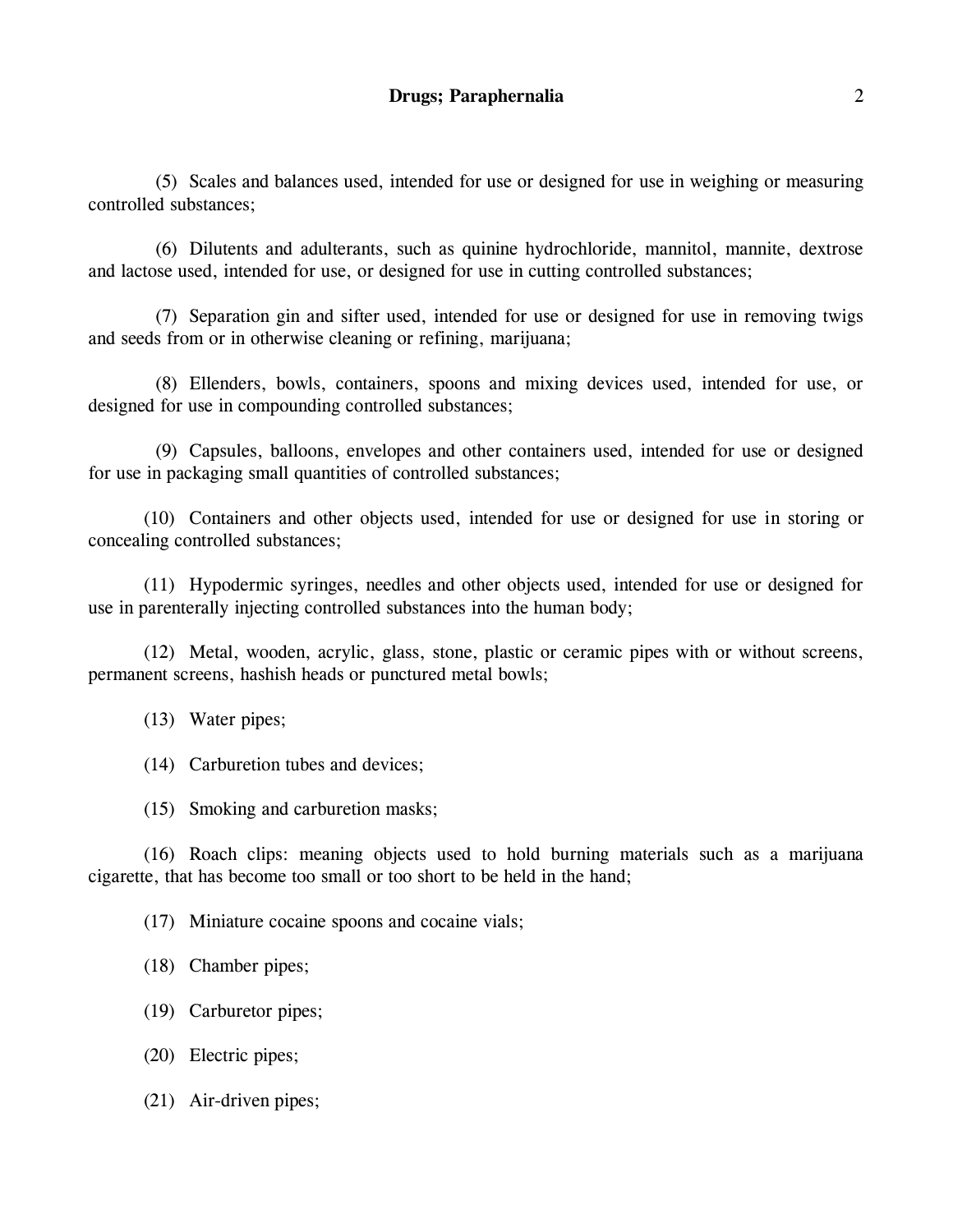- (22) Chillums;
- (23) Bongs;
- (24) Ice pipes or chillers; and

(25) In determining whether an object is drug paraphernalia, a court or other authority should consider, in addition to all other logically relevant factors, the following:

(a) Statements by an owner or by anyone in control of the object concerning its use;

(b) Prior convictions, if any, of an owner, or of anyone in control of the object, under any state or federal law relating to any controlled substance;

(c) The proximity of the object, in time and space, to a direct violation of this chapter;

- (d) The existence of the object to controlled substances;
- (e) The existence of any residue of controlled substances on the object;

(f) Direct or circumstantial evidence of the intent of an owner, or of anyone in control of the object, to deliver it to persons he or she knows, or should reasonably know, intend to use the object to facilitate a violation of this chapter;

(g) Instructions, oral or written, provided with the object concerning its use;

(h) Descriptive material accompanying the object which explain or depict its use;

- (i) National and local advertising concerning its use;
- (j) The manner in which the object is displayed for sale;

(k) Whether the owner, or anyone in control of the object, is a legitimate supplier of like or related items to the community, such as a licensed distributor or dealer of tobacco products;

(l) Direct or circumstantial evidence of the ratio of sales of the object(s) to the total sales of the business enterprise; and

(m) The existence and scope of legitimate uses for the object in the community. (Ord. passed 7-8-2002)

# **' 132.03 OFFENSES.**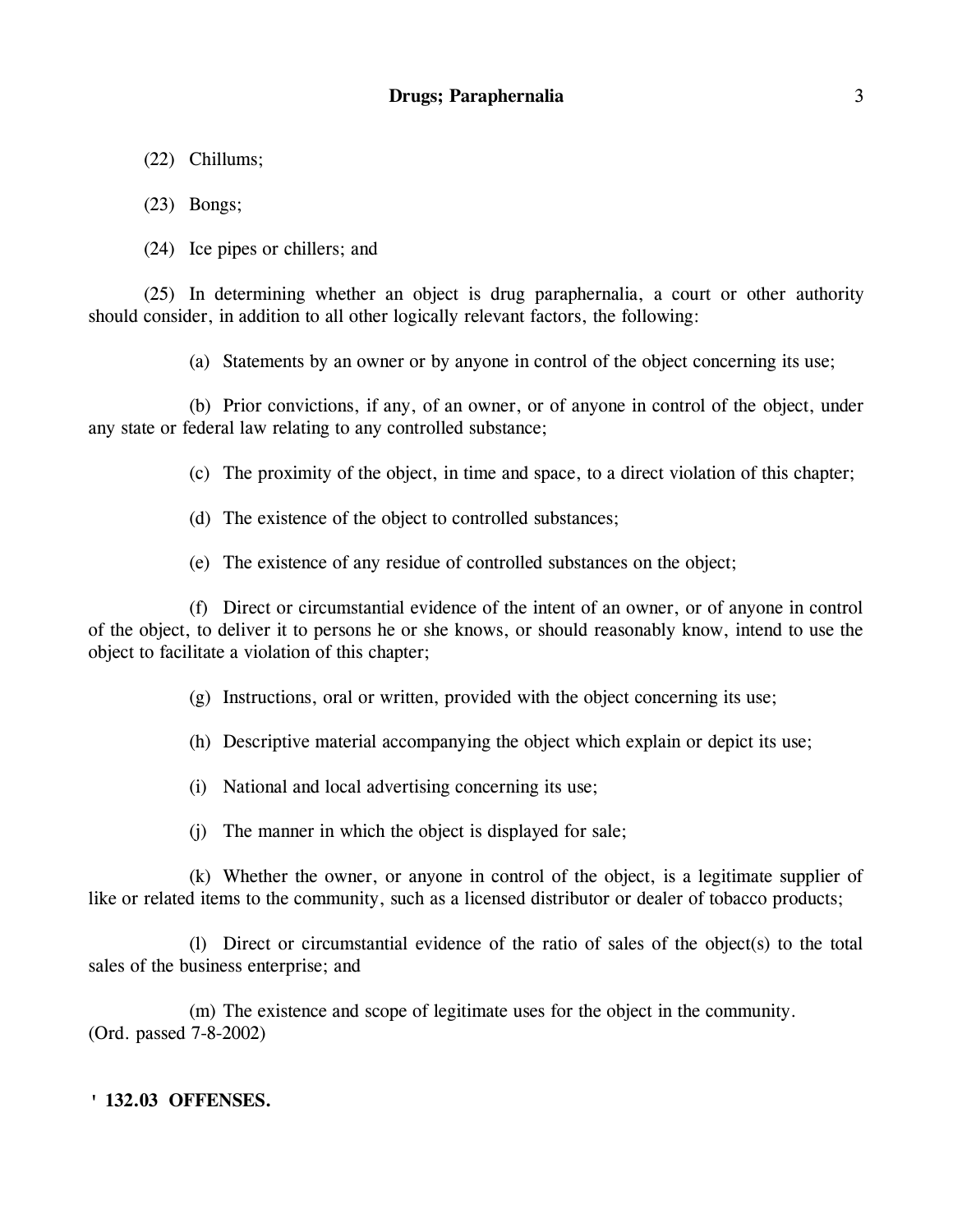#### **Drugs; Paraphernalia** 4

(A) *Possession of marijuana.* No person shall knowingly and intentionally possess marijuana.

(B) *Possession of drug paraphernalia.* It is unlawful for any person to use, or to posses with intent to use, drug paraphernalia to plant, propagate, cultivate, grow, harvest, manufacture, compound, convert, produce, process, prepare, test, analyze, pack, repack, store, contain, conceal, inject, ingest, inhale or otherwise introduce into the human body a controlled substance in violation of this chapter.

(C) *Manufacture, sale or delivery of drug paraphernalia.* It is unlawful for any person to sell, deliver, possess with intent to deliver or sell, or manufacture with intent to deliver or sell, drug paraphernalia, knowing or under circumstances where one reasonably should know, that it will be used to plant, propagate, cultivate, grow, harvest, manufacture, compound, convert, produce, process, prepare, test, analyze, pack, repack, store, contain, conceal, inject, ingest, inhale or otherwise introduce into the human body a controlled substance in violation of this chapter.

(D) *Advertise of drug paraphernalia.* It is unlawful for any person to place in any newspaper, magazine, handbill or other publication any advertisement, knowing or under circumstances where one reasonably should know, that the purpose of the advertisement, in whole or in part, is to promote the sale of any objects designed or intended for use as a drug paraphernalia. (Ord. passed 7-8-2002) Penalty, see ' 132.99

### **' 132.04 EXCEPTIONS.**

This chapter shall not apply to manufacturers, wholesalers, jobbers, licensed medical technicians, technologists, nurses, hospitals, research teaching institutions, clinical laboratories, medical doctors, osteopathic physicians, dentists, chiropodists, veterinarians, law enforcement agencies, pharmacists and embalmers in the normal legal course of their respective business or profession, nor to persons suffering from diabetes, asthma or any other medical condition which requires administering prescribed medication.

(Ord. passed 7-8-2002)

## **' 132.05 CIVIL FORFEITURE.**

Any drug paraphernalia used, sold, possessed with intent to use, sell or deliver, or manufacture, in violation of this chapter, shall be seized and forfeited to the village. (Ord. passed 7-8-2002)